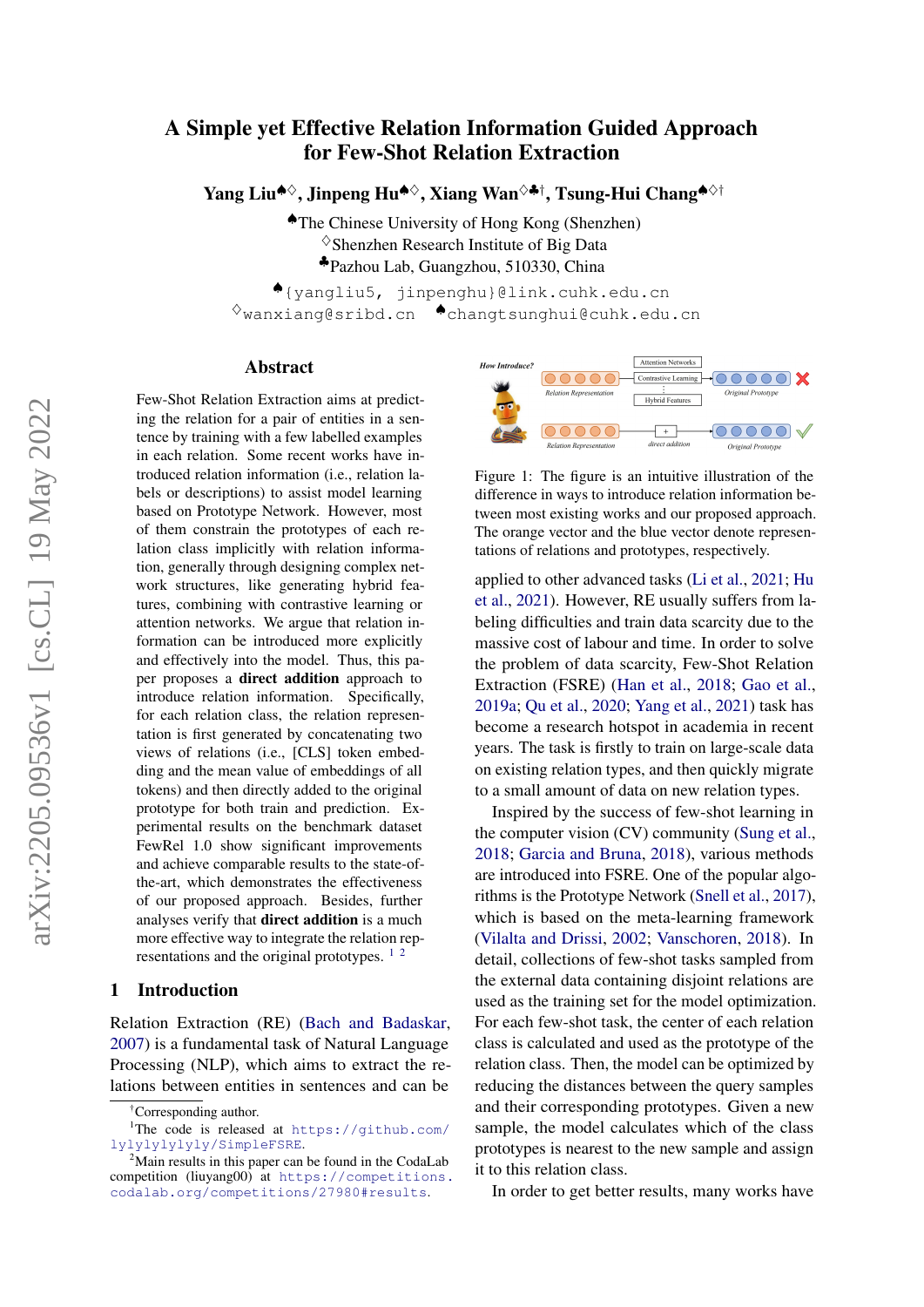utilized relation information (i.e., relation labels or descriptions) to assist model learning. TD-proto [\(Yang et al.,](#page-5-12) [2020\)](#page-5-12) enhanced prototypical network with both relation and entity descriptions. CTEG [\(Wang et al.,](#page-5-13) [2020\)](#page-5-13) proposed a model that learns to decouple high co-occurrence relations, where two types of external information are added. Another intuitive idea is to hope that the model can learn good prototypes or representations , that is, to reduce the distances of the intra-class while widening the ones among different classes [\(Han et al.,](#page-5-14) [2021;](#page-5-14) [Dong et al.,](#page-5-15) [2021\)](#page-5-15), where [Han et al.](#page-5-14) [\(2021\)](#page-5-14) introduced a novel approach based on supervised contrastive learning that learns better prototype representations by the utilization of prototypes and relation labels and descriptions during the model training; [Dong et al.](#page-5-15) [\(2021\)](#page-5-15) considered a semantic mapping framework, MapRE, which leverages both label-agnostic and label-aware knowledge in pre-training and fine-tuning processes.

However, there are two limitations in how these works introduce relation information. The first is that most of them take implicit constraints, like contrastive learning or relation graphs, instead of the direct fusion, which can be weak facing the remote samples. The second is that they usually adopt complicated designs or networks, like hybrid features or elaborate attention networks, which can bring too many or even harmful parameters. Therefore, in this paper, we propose a straightforward yet effective way to incorporate the relation information into the model. Specifically, on the one hand, the same encoder is used to encode relation information and sentences for mapping them into the same semantic space. On the other hand, we generate the relation representation for each relation class by concatenating two relation views (i.e., [CLS] token embedding and the mean value of embeddings of all tokens), which allows relation representations and prototypes to form the same dimension. Afterwards, the generated relation representation is directly added to the prototype for enhancing model train and prediction.

Figure [1](#page-0-2) shows an intuitive illustration of the difference in ways to introduce relation information between most existing works and our proposed approach. Based on the mentioned two limitations of previous works, we provide two possible high-level ideas about why our proposed approach should work for few-shot relation extraction. The first is that the direct addition is a more robust

<span id="page-1-0"></span>

Figure 2: The overall structure of our proposed approach, in which the sentence and the relation information share the same encoder, and then the relation representation is generated through  $\bigoplus$  operation with two views of relations and added to the original prototype representation.  $\bigoplus$  and  $\sum$  denote the concatenation and addition operations, respectively.

way to generate promising prototypes than implicit constraints when facing the remote samples. The second is that the direct addition does not bring extra parameters and simplifies the model. Due to possible over-fitting, fewer parameters are always better than more parameters, especially for fewshot tasks. We conduct experimental analyses in the experiment section for further demonstration.

We conduct experiments on the popular FSRE benchmark FewRel 1.0 (?) under four few-shot settings. Experimental results show considerable improvements and achieve comparable results to the state-of-the-art, which demonstrates the effectiveness of our proposed approach, i.e., the direct addition operation.

#### 2 Proposed Method

In this section, we present the details of our proposed approach. Figure [2](#page-1-0) shows the overall structure, where the blue and yellow lines represent the flow of sentences and relation information, respectively. In order to map the representations of sentences and relation information into the same semantic space, the shared sentence encoder is utilized. Then, we concatenate two views of the relation representations for obtaining the same dimen-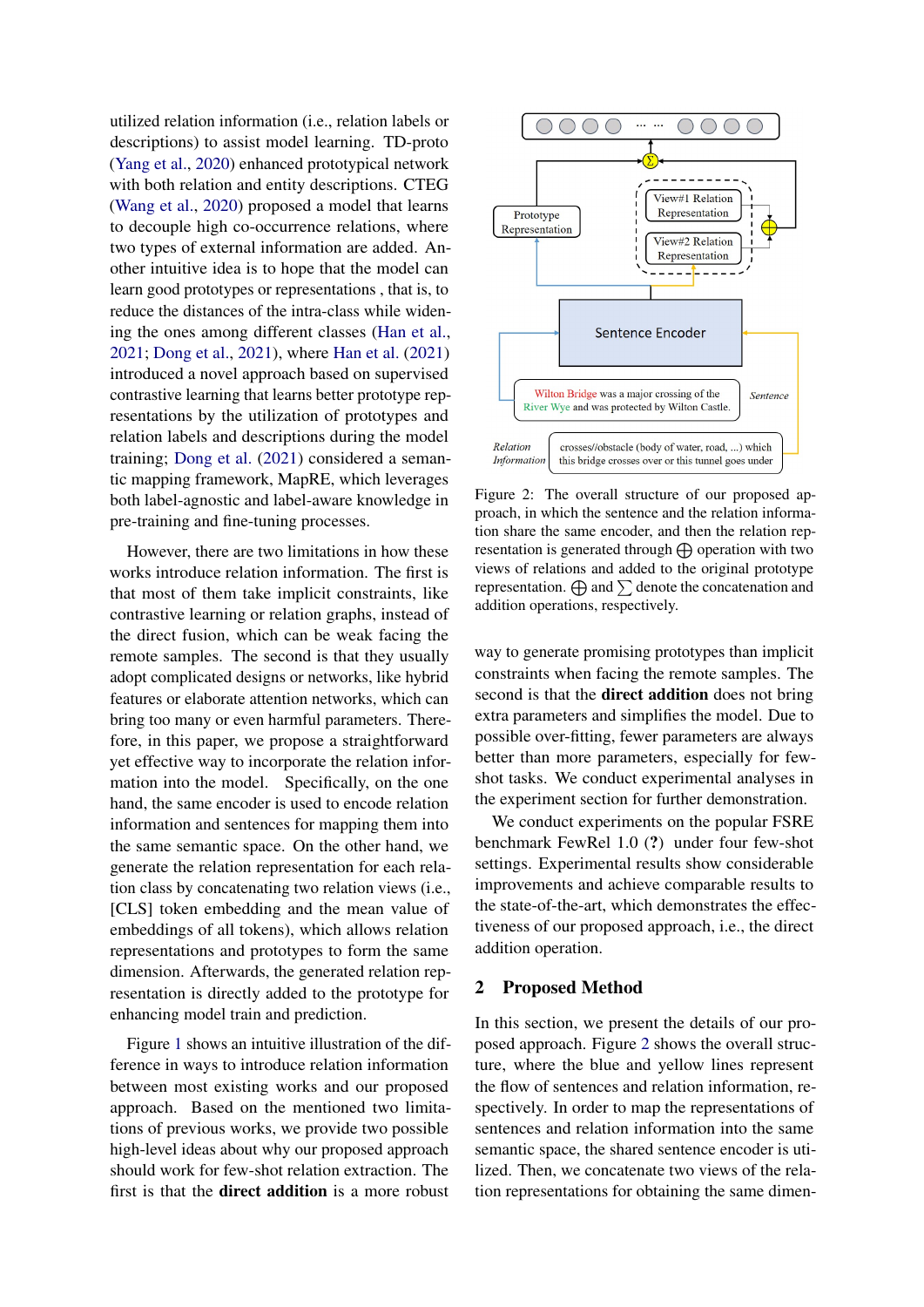<span id="page-2-1"></span>

| <b>Encoder</b> | Model              | $5-w-1-s$     | $5-w-5-S$     | $10-w-1-s$    | $10-w-5-S$    |
|----------------|--------------------|---------------|---------------|---------------|---------------|
| <b>CNN</b>     | Proto-HATT         | 72.65 / 74.52 | 86.15 / 88.40 | 60.13 / 62.38 | 76.20 / 80.45 |
|                | <b>MLMAN</b>       | $75.01 / - -$ | 87.09 / 90.12 | $62.48 / - -$ | 77.50 / 83.05 |
|                | <b>BERT-PAIR</b>   | 85.66/88.32   | 89.48 / 93.22 | 76.84 / 80.63 | 81.76 / 87.02 |
|                | Proto-BERT*        | 84.77 / 89.33 | 89.54 / 94.13 | 76.85 / 83.41 | 83.42/90.25   |
|                | <b>REGRAB</b>      | 87.95 / 90.30 | 92.54 / 94.25 | 80.26 / 84.09 | 86.72/89.93   |
|                | TD-proto           | $--/84.76$    | $-192.38$     | $-174.32$     | $- - 185.92$  |
|                | <b>CTEG</b>        | 84.72/88.11   | 92.52/95.25   | 76.01/81.29   | 84.89/91.33   |
| <b>BERT</b>    | ConceptFERE        | $--/89.21$    | $-$ /90.34    | $-175.72$     | $- - 181.82$  |
|                | <b>HCRP (BERT)</b> | 90.90 / 93.76 | 93.22 / 95.66 | 84.11/89.95   | 87.79 / 92.10 |
|                | Ours (BERT)        | 91.29 / 94.42 | 94.05 / 96.37 | 86.09 / 90.73 | 89.68 / 93.47 |
|                | <b>MTB</b>         | $- - 191.10$  | $- - 195.40$  | $--/84.30$    | $--/91.80$    |
|                | CP                 | $- - 195.10$  | $--/97.10$    | $--/91.20$    | $--/94.70$    |
|                | MapRE              | $-$ /95.73    | $--/97.84$    | $-$ /93.18    | $-$ /95.64    |
|                | HCRP (CP)          | 94.10 / 96.42 | 96.05 / 97.96 | 89.13/93.97   | 93.10 / 96.46 |
|                | Ours (CP)          | 96.21 / 96.63 | 97.07 / 97.93 | 93.38 / 94.94 | 95.11/96.39   |
|                | Δ                  | $+5.09$       | $+2.24$       | $+7.32$       | $+3.22$       |
|                | $\Delta$ (CP)      | $+1.53$       | $+0.83$       | $+3.74$       | $+1.69$       |

Table 1: Experimental results of FSRE on FewRel 1.0 validation / test set, where N-w-K-s stands for the abbreviation of  $N$ -way-K-shot. The table divides the method with BERT as the encoder into two parts, from top to bottom including approaches with the original BERT, and approaches with additional pre-training on BERT. Note that ∗ represents the results of our implementation, others are obtained from results reported by papers or CodaLab.

sion as prototypes and integrate relation representations into original prototypes by direct addition.

#### <span id="page-2-0"></span>2.1 Sentence Encoder

We employ one BERT [\(Devlin et al.,](#page-5-16) [2019\)](#page-5-16) as the encoder to obtain contextualized embeddings of support set  $S$  and query set  $Q$ . For instances in  $S$  and  $Q$ , the intermediate states are obtained by concatenating the hidden states corresponding to start tokens of two entity mentions following [Bal](#page-5-17)[dini Soares et al.](#page-5-17) [\(2019\)](#page-5-17), i.e.,  $[h_{entity1}; h_{entity2}],$  $h_{entity1}, h_{entity2} \in \mathbb{R}^d$ , where d is the size of the contextualized representations of sentence encoder. Then, we average intermediate states of each relation class in  $S$  to obtain the initial prototype representation for each relation class. Denote the set of prototype representations as  $\{\mathcal{P}_i \in \mathbb{R}^{2d}; i =$  $1, 2, \ldots, c\}$ , where c is the number of relation classes. For each relation, we concatenate the name and description and feed the sequence into the BERT encoder. We treat the embedding of the "[CLS]" token, i.e.,  $\{ \mathcal{R}^{view1}_i \in \mathbb{R}^d, i = 1, 2, ..., c \}$ , and the average of the embeddings of all tokens, i.e.,  $\{\mathcal{R}_i^{view2} \in \mathbb{R}^d, i = 1, 2, ..., c\}$ , as two different views from the relation representation.

### <span id="page-2-2"></span>2.2 Relation Representation Generation

As described in Section [2.1,](#page-2-0)  $\mathcal{P}_i \in \mathbb{R}^{2d}$  for prototypes and  $\mathcal{R}_i^{view1}, \mathcal{R}_i^{view2} \in \mathbb{R}^d$  for relations. In

order to minimize the introduction of additional linear layers (or parameters) and make the direct addition operation possible, we combine  $\mathcal{R}^{view1}$ and  $\mathcal{R}^{view2}$  together by simple concatenation operation ⊕ as the following.

$$
\mathcal{R}^{final} = \mathcal{R}^{view1} \oplus \mathcal{R}^{view2} \tag{1}
$$

where  $\mathcal{R}^{final} \in \mathbb{R}^{2d}$  same as  $\mathcal{P}$ .

#### 2.3 Relation Classification

The final prototype representations are obtained by the direct addition of the original prototype representations  $P$  and the relation representations  $\mathcal{R}^{final}$ .

$$
\mathcal{P}^{final} = \mathcal{P} + \mathcal{R}^{final} = \{ \mathcal{P}_i^f \in \mathbb{R}^{2d} \} \tag{2}
$$

The model uses the vector dot product way to calculate the distance between the query instance Q and each class prototype  $\{\mathcal{P}_i^{final} \in \mathbb{R}^{2d}, i =$  $1, 2, \ldots, c\}$ , and selects the relation class with the shortest distance as the prediction result. We employ the cross-entropy (CE) loss as the loss function simply:

$$
\mathcal{L}_{CE} = -log(z_y) \tag{3}
$$

where y is the class label, and  $z_y$  is the estimated probability for the class  $y$ .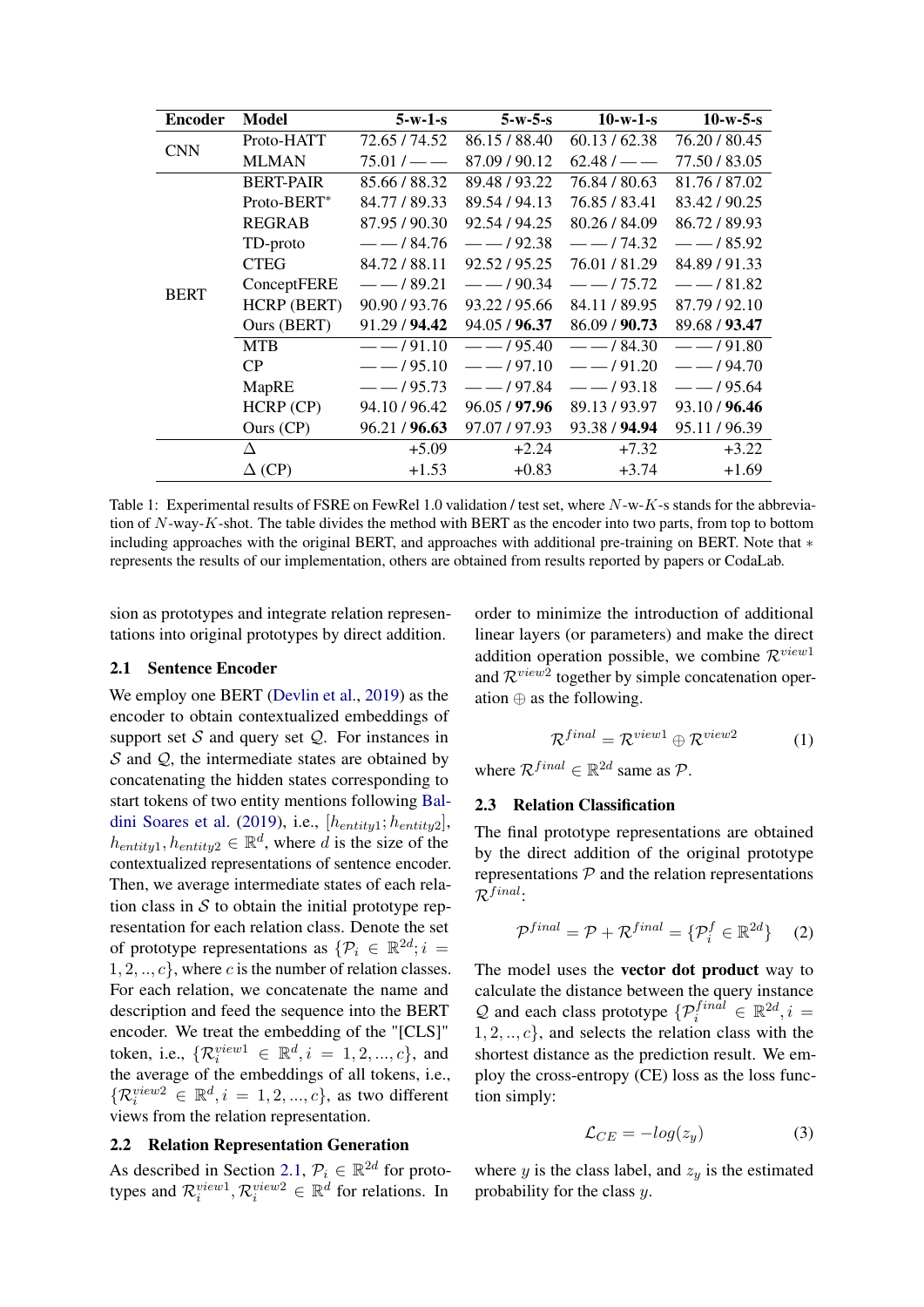<span id="page-3-0"></span>

| Settings   | C <sub>P</sub> | HCRP (CP) | Ours $(CP)$ |
|------------|----------------|-----------|-------------|
| $5-w-1-s$  | 95.10          | 96.42     | $96.63+$    |
| $5-w-5-s$  | 97.10          | 97.96     | 96.93L      |
| $10-w-1-s$ | 91.20          | 93.97     | 94.941      |
| $10-w-5-s$ | 94.70          | 96.46     | 96.39L      |
| Average    | 94.53          | 96.20     | 96.471      |

<span id="page-3-1"></span>Table 2: The comparison with HCRP on the test set.

|                           | <b>HCRP</b>   | Ours    |  |
|---------------------------|---------------|---------|--|
| Para.                     | 110.66M       | 109.48M |  |
| Parameters to be adjusted |               |         |  |
|                           | learning rate |         |  |
| Training                  | batch size    |         |  |
|                           | max iteration |         |  |
| Loss                      | λ             |         |  |
|                           |               | none    |  |

Table 3: Comparison on the model complexity.

#### 3 Experiment

## 3.1 Dataset, Training, Evaluation and Comparable Models

Dataset Our proposed approach is evaluated on the commonly used large-scale FSRE dataset FewRel 1.0 (?), which consists of 100 relations, each with 700 labeled instances. Our experiments follow the splits used in official benchmarks, which split the dataset into 64 base classes for training, 16 classes for validation, and 20 novel classes for testing.

Training We use BERT-base-uncased and CP [\(Wang et al.,](#page-5-13) [2020\)](#page-5-13) as the sentence encoder, where CP is a further pre-trained model based on BERT with contrastive learning. We set the train iteration number as 30,000, validation iteration number as 1,000, batch size as 4, learning rate as 1e-5 and 5e-6 for BERT and CP respectively.

**Evaluation**  $N$ -way-K-shot  $(N-w-K-s)$  is commonly used to simulate the distribution of FewRel in different situations, where  $N$  and  $K$  denote the number of classes and samples from each class, respectively. In the  $N-w-K$ -s scenario, accuracy is used as the performance metric. Since the label of the test set of the FewRel is not publicly available, we submit the prediction of our model to CodaLab to obtain the accuracy on the test set.

Comparable Models The comparable models contain two CNN-based models Proto-HATT [\(Gao](#page-5-4) [et al.,](#page-5-4) [2019a\)](#page-5-4) and MLMAN [\(Ye and Ling,](#page-5-18) [2019\)](#page-5-18), as well as nine BERT-based models BERT-PAIR (?), REGRAB [\(Qu et al.,](#page-5-5) [2020\)](#page-5-5), TD-proto [\(Yang et al.,](#page-5-12) [2020\)](#page-5-12), CTEG [\(Wang et al.,](#page-5-13) [2020\)](#page-5-13), ConceptFERE [\(Yang et al.,](#page-5-6) [2021\)](#page-5-6), MTB [\(Baldini Soares et al.,](#page-5-17) [2019\)](#page-5-17), CP [\(Peng et al.,](#page-5-19) [2020\)](#page-5-19), MapRE [\(Dong et al.,](#page-5-15) [2021\)](#page-5-15), and HCRP [\(Han et al.,](#page-5-14) [2021\)](#page-5-14). Since our proposed approach is based on the Prototype Network with BERT, we also compare the Proto-BERT without relation information.

#### 3.2 Results

All experimental results are shown in Table [1.](#page-2-1) CNN-based and BERT-based methods are both contained in the table. There are two parts to BERT-based methods. The first one utilizes the original BERT without any external pre-training. *Proto-BERT* represents the method on which our model is based, which means that this is the result of the model without introducing the improvements we propose. This result will also be analyzed and displayed again in Section [3.3.](#page-4-0) The second one contains the methods that employ additional pre-training on BERT with Wikipedia data or contrastive learning to get better contextual representations. We apply our approach to BERT and CP. For obvious comparison, the former is shown in the first part of BERT-based models, and the latter is shown in the second part of BERT-based models. The last two rows show the increase on the test set compared to the basic models used by our approach (i.e., Proto-BERT and CP).

From the table, we can obtain three observations. First, when using BERT as the backend model, our approach *Ours (BERT)* outperforms the stateof-the-art, which is listed in the first part of the BERT-based model in Table [1.](#page-2-1) Most of these methods are designed with relatively complex network structures and implementations. Second, *Ours (CP)* utilizes CP as the backend model and outperforms the state-of-the-art, i.e., HCRP (CP), on two fewshot settings, i.e., 5-way-1-shot and 10-way-1-shot, which also reflects from the side that our approach is more suitable for few-shot scenarios. Third, the improvements compared to the basic model, i.e., Proto-BERT and CP, are rather considerable, which are shown in the last two rows of Table [1.](#page-2-1) These observations demonstrate the effectiveness of our proposed approach.

Comparision with HCRP In this part, we compare our approach with the state-of-the-art model, i.e., HCRP, on the test set based on CP, which is shown in Table [2.](#page-3-0) It can be seen that the result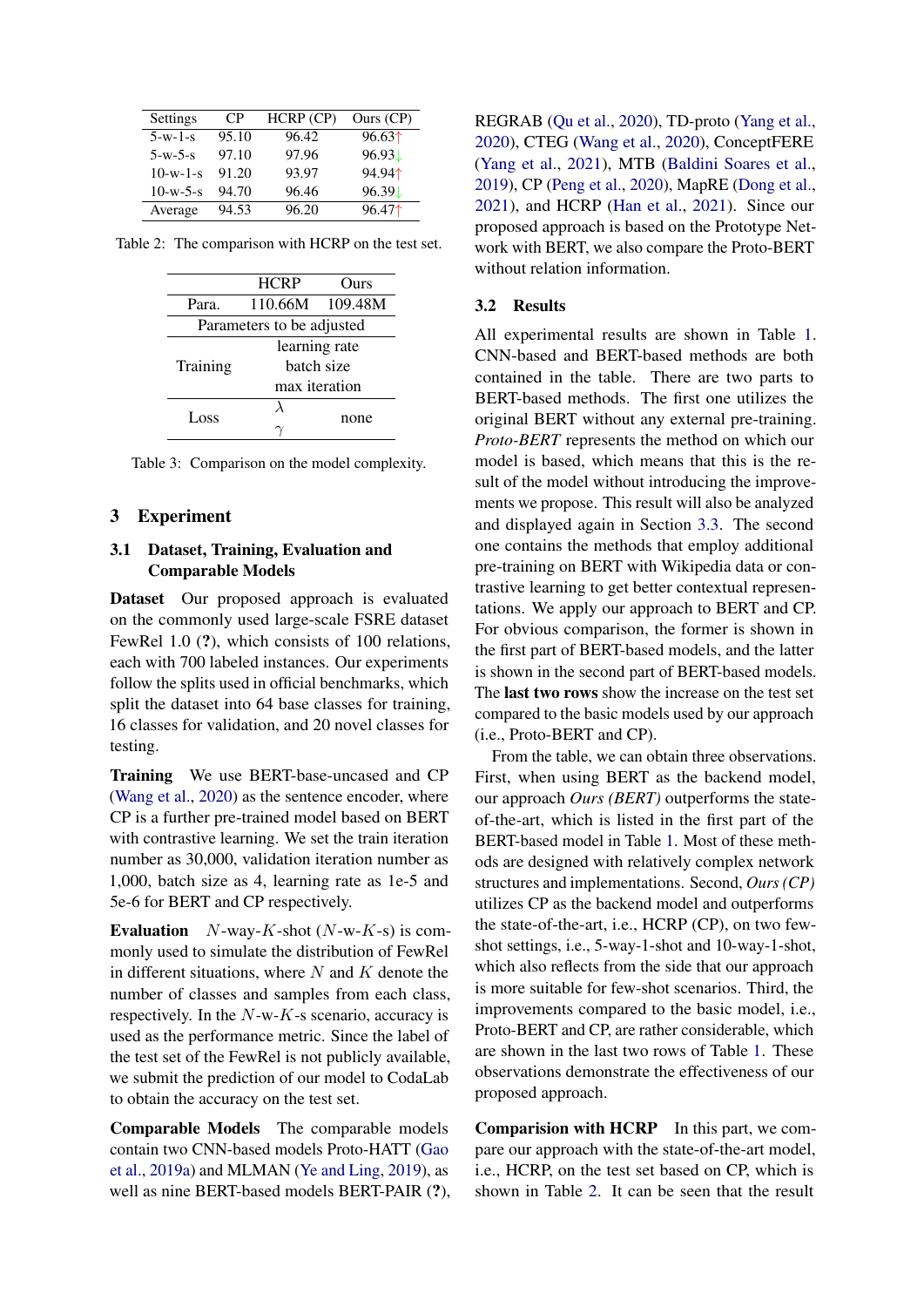<span id="page-4-1"></span>

| Model              | $5-w-1-s$ | $10-w-1-s$ |
|--------------------|-----------|------------|
| Ours               | 91.29     | 86.09      |
| w/o relation info. | 84.77     | 76.85      |
| w/ concat          | 79.16     | 65.12      |
| w/ linear layer    |           |            |
| view $#1$          | 89.04     | 80.29      |
| view $#2$          | 89.39     | 80.14      |

Table 4: Ablation Study on validation set of FewRel 1.0. w/o, w/, and info. are the abbreviations of without, with, and information.

of our approach is slightly lower than HCRP on 5-way-5-shot and 10-way-5-shot, while the average accuracy of four settings is higher than HCRP. However, HCRP designed three modules, including hybrid features, contrastive learning, and task adaptive loss function. On the contrary, our approach is more straightforward and achieves comparable results to HCRP. Table [3](#page-3-1) shows the comparison of the model complexity between Ours and HCRP. It can be seen that the total number of model parameters and parameters to be adjusted of Ours are both less than HCRP. Thus, we may argue that the lower results on 5-way-5-shot and 10-way-5-shot than HCRP can not deny the effectiveness of our proposed approach.

#### <span id="page-4-0"></span>3.3 Ablation Study

Since the label of the test set of FewRel 1.0 is not public, in this section, we conduct an ablation study on 5-way-1-shot (5-w-1-s) and 10-way-1-shot (10 w-1-s) based on BERT with the validation set. Following HCRP and the official setting, the validation iteration step is set to 1000. Results are shown in Table [4.](#page-4-1) There are two types of ablation study. One type is "w/o relation info.", where only the original prototype network is utilized without introducing any relation information (i.e., Proto-BERT). The second type is ablation study in the integration way of relation representations and prototypes. Instead of the direct addition operation, we adopt another two kinds of integration way, i.e., "w/ concat" and "w/ linear layer". For "w/ concat", after obtaining the relation representation  $\mathcal{R}^{final} \in \mathbb{R}^{2d}$  (the symbol appeared in Section [2.2\)](#page-2-2) with two views of relations, we perform "w/ concat" by concatenating  $\mathcal{R}^{final}$  and  $\mathcal P$  first, i.e.,  $\mathcal{R}^{final} \oplus \mathcal{P} \in \mathbb{R}^{4d}$ . Then a 4d-2d linear layer is applied on the concatenation embedding to obtain the final prototype representation. For "w/ linear layer", a extra linear layer is introduced. Specifically, only one view of rela-

tions, i.e.,  $\mathcal{R}^{view1} \in \mathbb{R}^d$  or  $\mathcal{R}^{view2} \in \mathbb{R}^d$ , is used in the model. Then, we perform a  $1d-2d$  linear layer and addition operation to obtain the final prototype representation.

From the results in Table [4,](#page-4-1) we can see that relation information is essential for few-shot relation extraction. The result ("w/o relation info.") drops sharply compared to "Ours". Besides, results of another integration way have poor performance compared to "Ours". Especially, "w/ concat" are quite poor, probably because it requires the use of a 4d-2d linear layer, which introduces too many parameters. These observations demonstrate that our proposed approach is a straightforward yet effective way to integrate relation representations and original prototypes.

### 4 Conclusion

In this paper, we proposed a simple yet effective approach with relation information based on Prototype Network. The core idea is to introduce relation representations by the direct addition operation instead of designing complex structures. Experimental results on FewRel 1.0 achieve comparable results to the state-of-the-art and demonstrate the effectiveness of our proposed approach. Moreover, we provide two high-level ideas, i.e., explicit constraints and fewer parameters, about why the direct addition is so effective. We believe that the idea of finding global information to perform the direct addition with original prototypes is general and can be extended to other few-shot tasks that can be modeled based on the prototype network.

Since the direct addition way of introducing relations is simple and efficient, we also believe that future work should focus more on generating better relation representations rather than designing fusion methods between relations and prototypes.

#### Acknowledgments

This work is supported by Chinese Key-Area Research and Development Program of Guangdong Province (2020B0101350001), NSFC under the project "The Essential Algorithms and Technologies for Standardized Analytics of Clinical Texts" (12026610) and the Guangdong Provincial Key Laboratory of Big Data Computing, The Chinese University of Hong Kong, Shenzhen.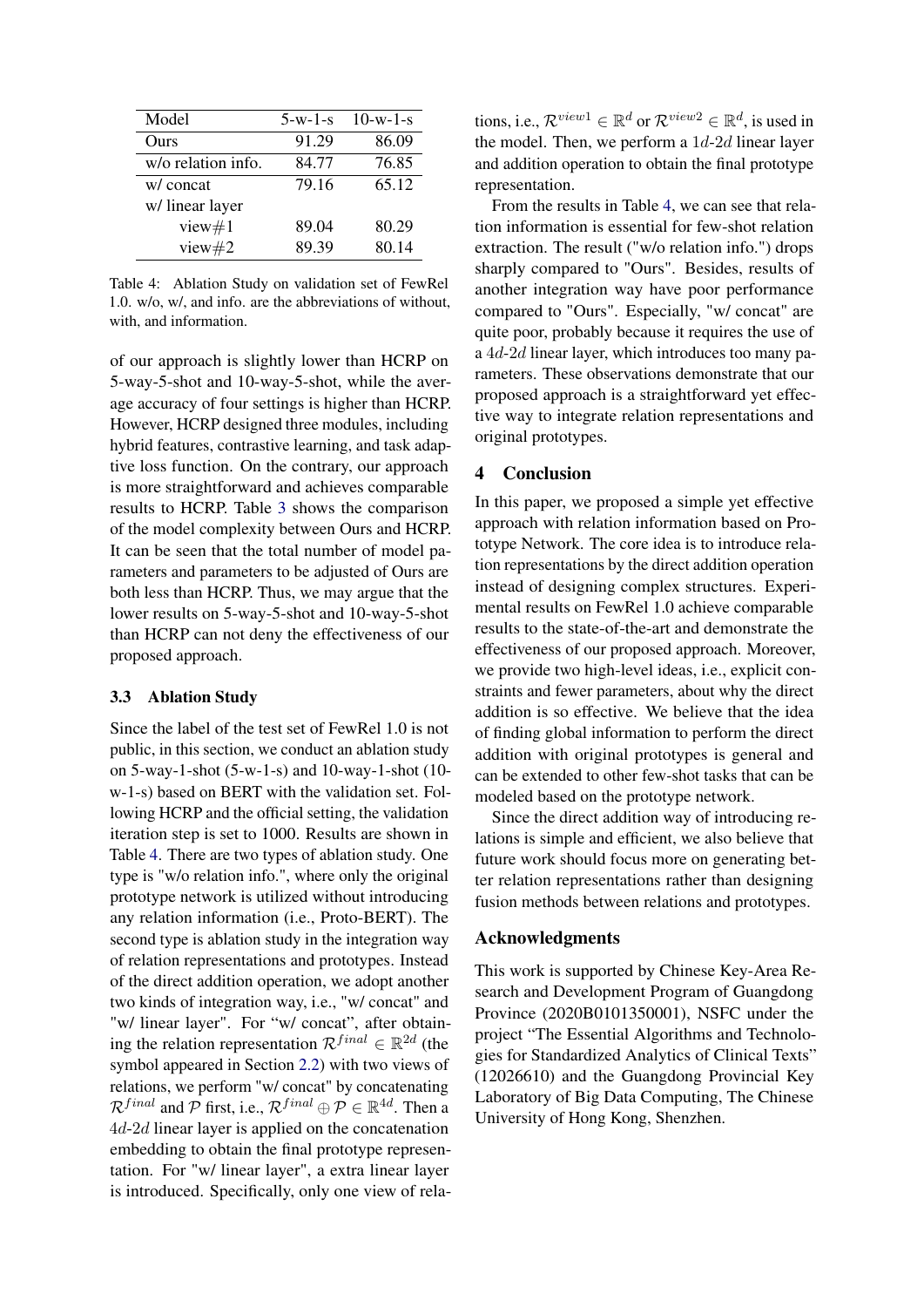#### References

- <span id="page-5-0"></span>Nguyen Bach and Sameer Badaskar. 2007. A review of relation extraction. *Literature review for Language and Statistics II*, 2:1–15.
- <span id="page-5-17"></span>Livio Baldini Soares, Nicholas FitzGerald, Jeffrey Ling, and Tom Kwiatkowski. 2019. [Matching the](https://doi.org/10.18653/v1/P19-1279) [blanks: Distributional similarity for relation learn](https://doi.org/10.18653/v1/P19-1279)[ing.](https://doi.org/10.18653/v1/P19-1279) In *Proceedings of the 57th Annual Meeting of the Association for Computational Linguistics*, pages 2895–2905, Florence, Italy. Association for Computational Linguistics.
- <span id="page-5-16"></span>Jacob Devlin, Ming-Wei Chang, Kenton Lee, and Kristina Toutanova. 2019. [BERT: Pre-training of](https://doi.org/10.18653/v1/N19-1423) [deep bidirectional transformers for language under](https://doi.org/10.18653/v1/N19-1423)[standing.](https://doi.org/10.18653/v1/N19-1423) In *Proceedings of the 2019 Conference of the North American Chapter of the Association for Computational Linguistics: Human Language Technologies, Volume 1 (Long and Short Papers)*, pages 4171–4186, Minneapolis, Minnesota. Association for Computational Linguistics.
- <span id="page-5-15"></span>Manqing Dong, Chunguang Pan, and Zhipeng Luo. 2021. Mapre: An effective semantic mapping approach for low-resource relation extraction. In *Proceedings of the 2021 Conference on Empirical Methods in Natural Language Processing*, pages 2694– 2704.
- <span id="page-5-4"></span>Tianyu Gao, Xu Han, Zhiyuan Liu, and Maosong Sun. 2019a. Hybrid attention-based prototypical networks for noisy few-shot relation classification. In *Proceedings of the AAAI Conference on Artificial Intelligence*, volume 33, pages 6407–6414.
- Tianyu Gao, Xu Han, Hao Zhu, Zhiyuan Liu, Peng Li, Maosong Sun, and Jie Zhou. 2019b. Fewrel 2.0: Towards more challenging few-shot relation classification. *arXiv preprint arXiv:1910.07124*.
- <span id="page-5-8"></span>Victor Garcia and Joan Bruna. 2018. Few-shot learning with graph neural networks. In *6th International Conference on Learning Representations, ICLR 2018*.
- <span id="page-5-14"></span>Jiale Han, Bo Cheng, and Wei Lu. 2021. Exploring task difficulty for few-shot relation extraction. In *Proceedings of the 2021 Conference on Empirical Methods in Natural Language Processing*, pages 2605–2616.
- <span id="page-5-3"></span>Xu Han, Hao Zhu, Pengfei Yu, Ziyun Wang, Yuan Yao, Zhiyuan Liu, and Maosong Sun. 2018. Fewrel: A large-scale supervised few-shot relation classification dataset with state-of-the-art evaluation. In *Proceedings of the 2018 Conference on Empirical Methods in Natural Language Processing*, pages 4803– 4809.
- <span id="page-5-2"></span>Jinpeng Hu, Jianling Li, Zhihong Chen, Yaling Shen, Yan Song, Xiang Wan, and Tsung-Hui Chang. 2021. Word graph guided summarization for radiology findings. In *Findings of the Association for Computational Linguistics: ACL-IJCNLP 2021*, pages 4980–4990.
- <span id="page-5-1"></span>Zhifei Li, Hai Liu, Zhaoli Zhang, Tingting Liu, and Neal N. Xiong. 2021. [Learning knowledge graph](https://doi.org/10.1109/TNNLS.2021.3055147) [embedding with heterogeneous relation attention](https://doi.org/10.1109/TNNLS.2021.3055147) [networks.](https://doi.org/10.1109/TNNLS.2021.3055147) *IEEE Transactions on Neural Networks and Learning Systems*, pages 1–13.
- <span id="page-5-19"></span>Hao Peng, Tianyu Gao, Xu Han, Yankai Lin, Peng Li, Zhiyuan Liu, Maosong Sun, and Jie Zhou. 2020. Learning from context or names? an empirical study on neural relation extraction. In *Proceedings of the 2020 Conference on Empirical Methods in Natural Language Processing (EMNLP)*, pages 3661–3672.
- <span id="page-5-5"></span>Meng Qu, Tianyu Gao, Louis-Pascal Xhonneux, and Jian Tang. 2020. Few-shot relation extraction via bayesian meta-learning on relation graphs. In *International Conference on Machine Learning*, pages 7867–7876. PMLR.
- <span id="page-5-9"></span>Jake Snell, Kevin Swersky, and Richard S Zemel. 2017. Prototypical networks for few-shot learning. *arXiv preprint arXiv:1703.05175*.
- <span id="page-5-7"></span>Flood Sung, Yongxin Yang, Li Zhang, Tao Xiang, Philip HS Torr, and Timothy M Hospedales. 2018. Learning to compare: Relation network for few-shot learning. In *Proceedings of the IEEE conference on computer vision and pattern recognition*, pages 1199–1208.
- <span id="page-5-11"></span>Joaquin Vanschoren. 2018. Meta-learning: A survey. *arXiv preprint arXiv:1810.03548*.
- <span id="page-5-10"></span>Ricardo Vilalta and Youssef Drissi. 2002. A perspective view and survey of meta-learning. *Artificial intelligence review*, 18(2):77–95.
- <span id="page-5-13"></span>Yuxia Wang, Karin Verspoor, and Timothy Baldwin. 2020. Learning from unlabelled data for clinical semantic textual similarity. In *Proceedings of the 3rd Clinical Natural Language Processing Workshop*, pages 227–233.
- <span id="page-5-12"></span>Kaijia Yang, Nantao Zheng, Xinyu Dai, Liang He, Shujian Huang, and Jiajun Chen. 2020. Enhance prototypical network with text descriptions for few-shot relation classification. In *Proceedings of the 29th ACM International Conference on Information & Knowledge Management*, pages 2273–2276.
- <span id="page-5-6"></span>Shan Yang, Yongfei Zhang, Guanglin Niu, Qinghua Zhao, and Shiliang Pu. 2021. Entity conceptenhanced few-shot relation extraction. *arXiv preprint arXiv:2106.02401*.
- <span id="page-5-18"></span>Zhi-Xiu Ye and Zhen-Hua Ling. 2019. Multi-level matching and aggregation network for few-shot relation classification. In *Proceedings of the 57th Annual Meeting of the Association for Computational Linguistics*, pages 2872–2881.